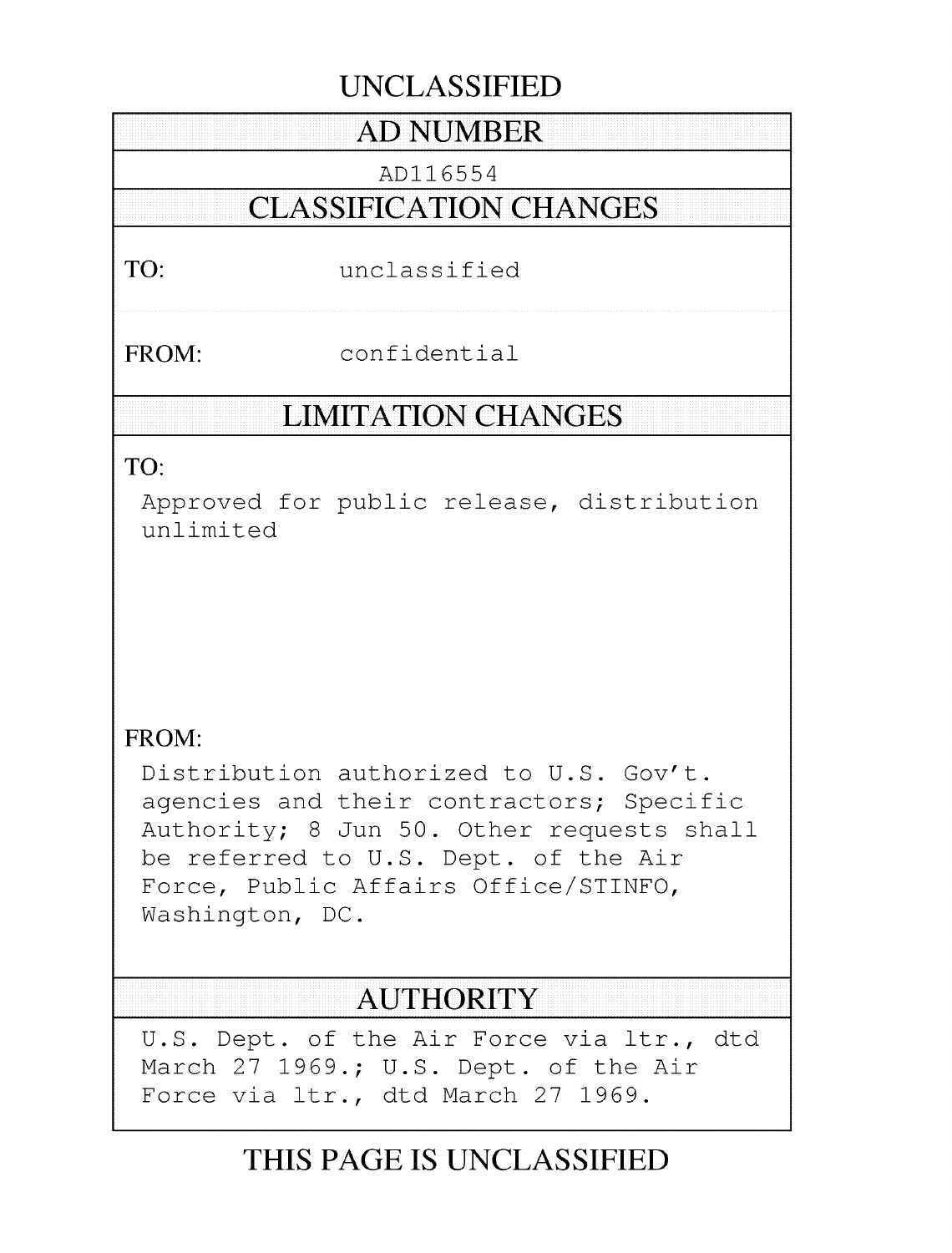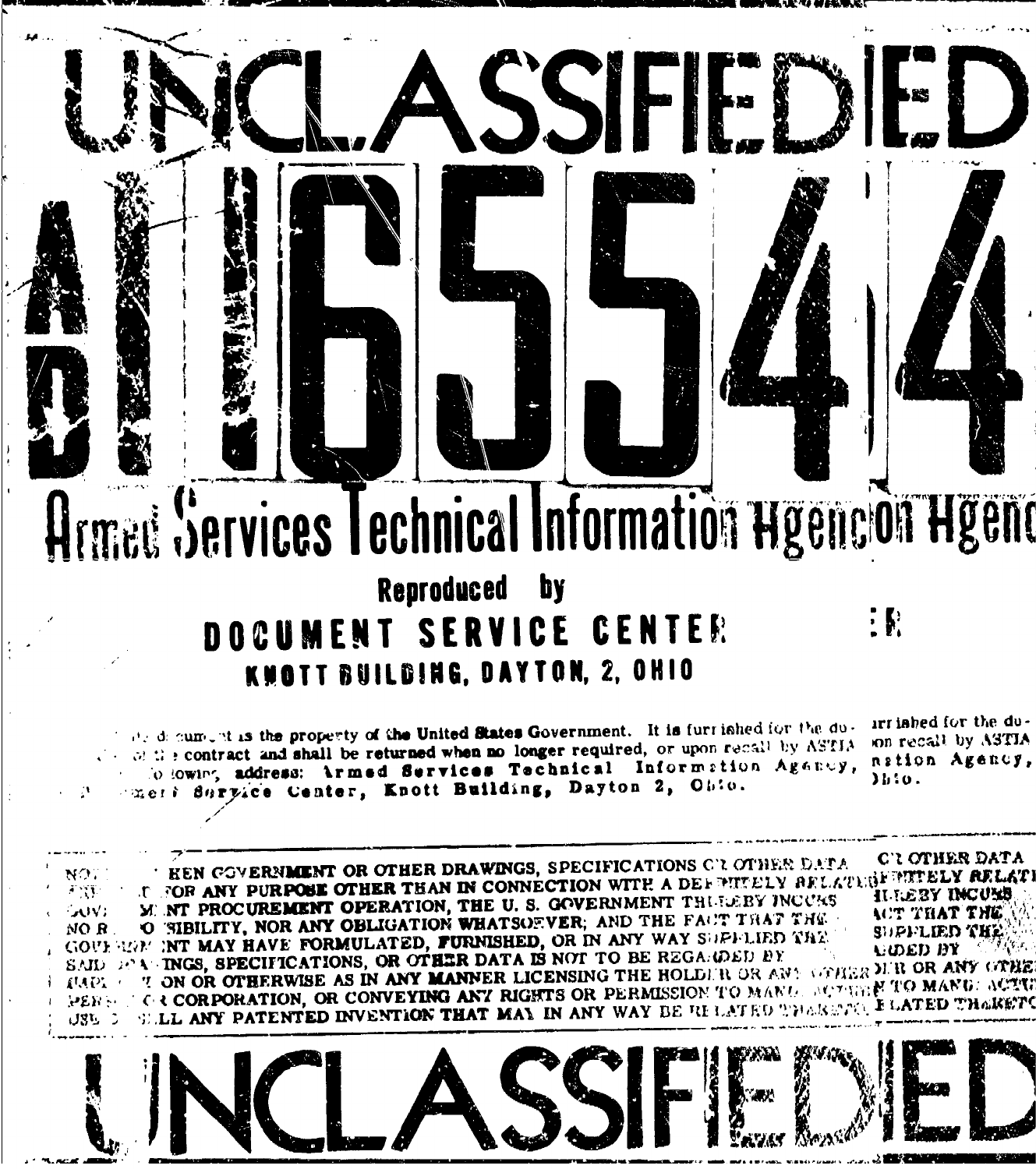UNITE ASSIFIED NOT TON OFFICE PUBLICATION



AVERAGE PERCENT OF TARGET AREA COVERED (U)

A. M. Mood

 $RM - 404$ 

ASTIA Document Number AD 116554

8 June 1950

Cinantication

politura,

**INGLASSIFIED** 

Copy No.  $\_\_\_\_\_\_\_\_\_\_\_\$ 

بطبها جبلا ہے **FULL**  $\overline{m}$ 

#### TITLE PAGE FOR DISTRIBUTION RESTRICTIONS

e it mey be expanded, modified, or withdrawn uner. **Bacı** is at reproduce must be clatained from RAND.  $12<sub>0</sub>$ Kons expressed herein do not the official views or policies of the United States Air Force.

-7hc RAND Corpora*tion* 

57AA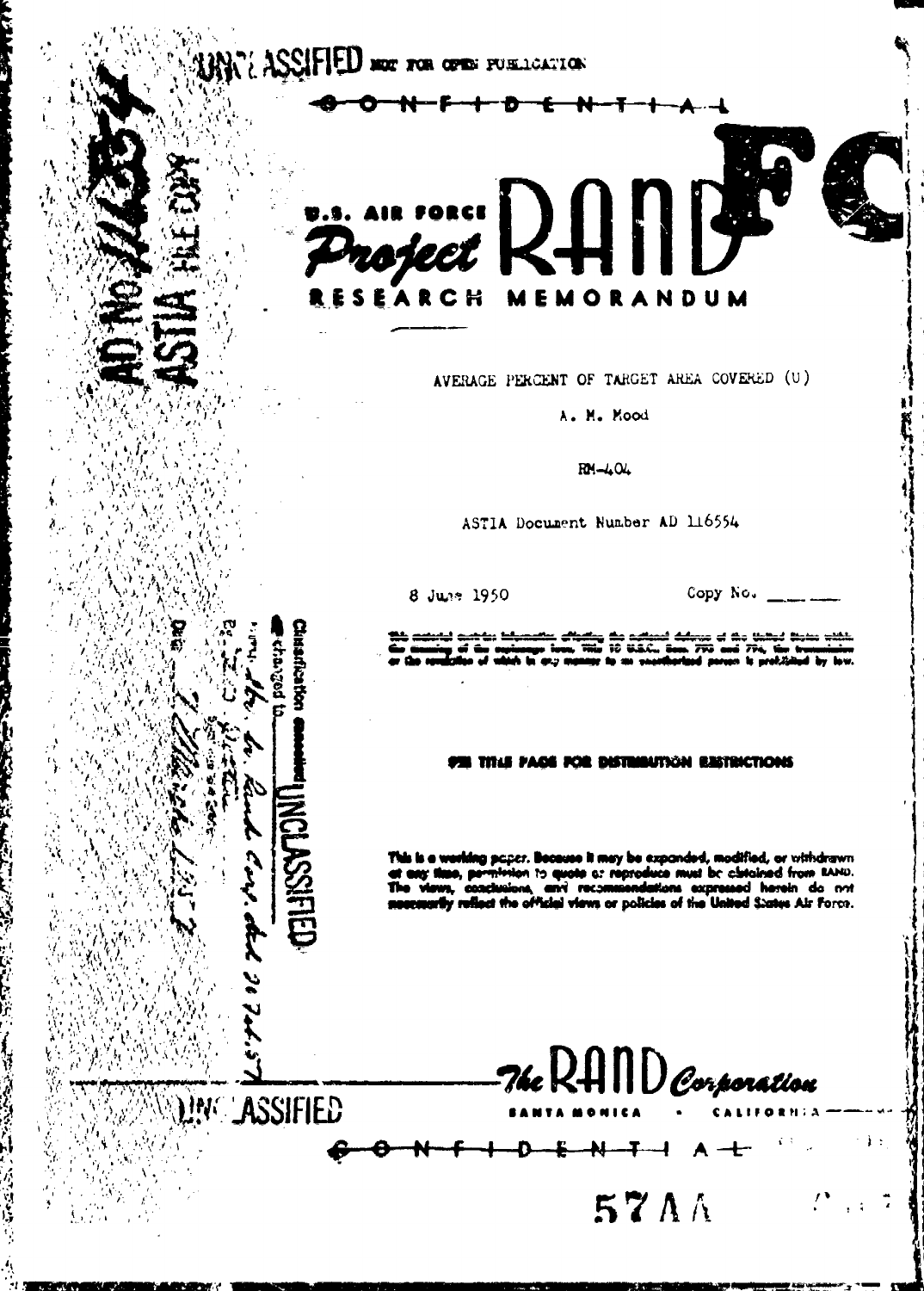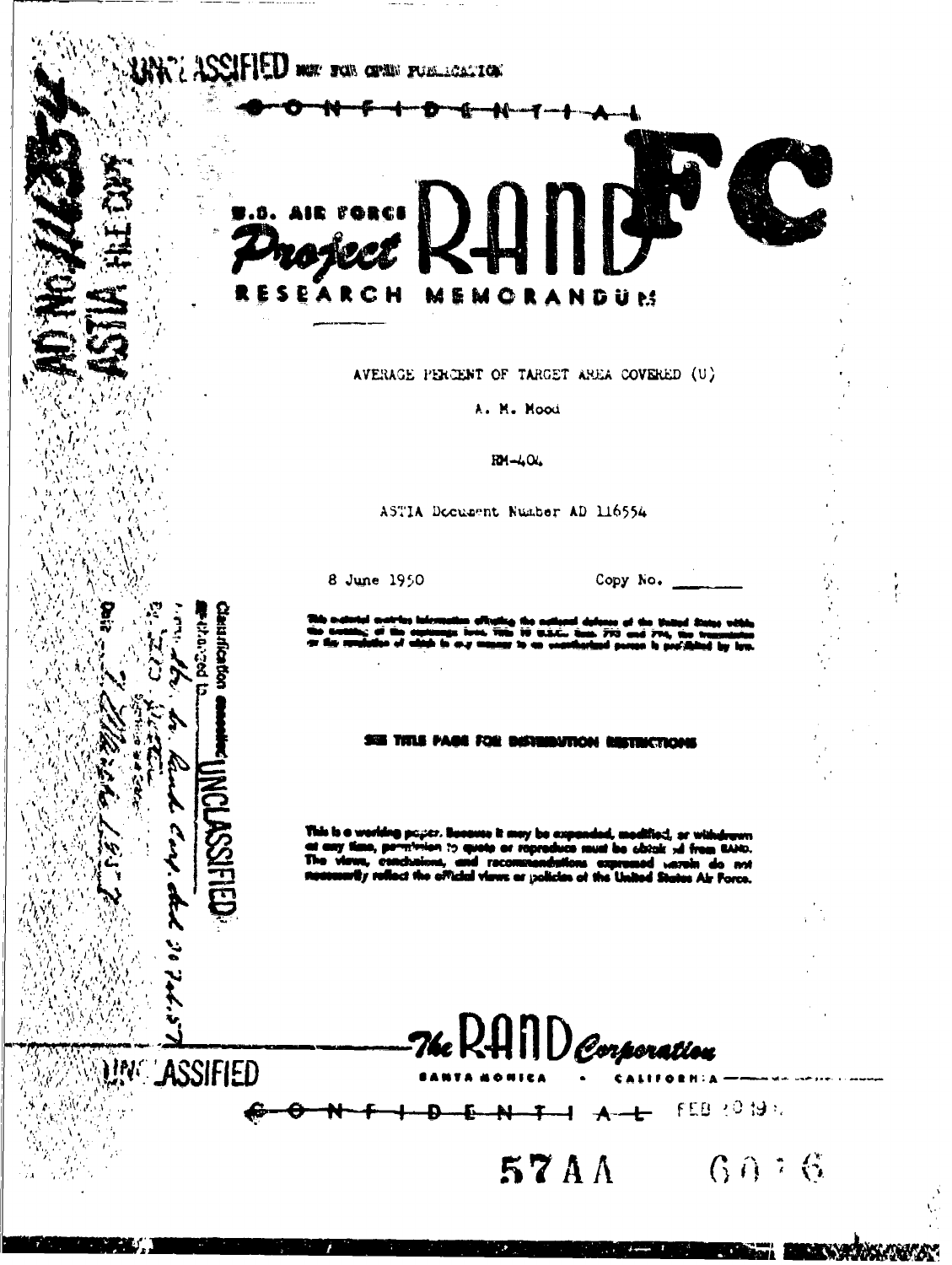جانب سياسي

 $\frac{1}{2} \sum_{i=1}^{n} \frac{1}{2} \sum_{j=1}^{n} \frac{1}{2} \sum_{j=1}^{n} \frac{1}{2} \sum_{j=1}^{n} \frac{1}{2} \sum_{j=1}^{n} \frac{1}{2} \sum_{j=1}^{n} \frac{1}{2} \sum_{j=1}^{n} \frac{1}{2} \sum_{j=1}^{n} \frac{1}{2} \sum_{j=1}^{n} \frac{1}{2} \sum_{j=1}^{n} \frac{1}{2} \sum_{j=1}^{n} \frac{1}{2} \sum_{j=1}^{n} \frac{1}{2} \sum_{j=1}^{n$ 

 $\bar{t}$ 

 $\mathbf{A}^{\mathcal{A}}$ 

PROJECT RAND

### RESEARCH MEMORANDUM

AVERAGE PERCENT OF TARGET AREA COVERED (U)

A. M. Moor

 $RM - 404$ 

ASTIA Document Nuaber AD 116554

Copy No. 8 June 1950  $\begin{split} \mathcal{L}_{\mathcal{A}}(\mathcal{A})&=\mathcal{L}_{\mathcal{A}}(\mathcal{A})\mathcal{A}(\mathcal{A})\mathcal{A}(\mathcal{A})\mathcal{A}(\mathcal{A})\mathcal{A}(\mathcal{A})\mathcal{A}(\mathcal{A})\mathcal{A}(\mathcal{A})\mathcal{A}(\mathcal{A})\mathcal{A}(\mathcal{A})\mathcal{A}(\mathcal{A})\mathcal{A}(\mathcal{A})\mathcal{A}(\mathcal{A})\mathcal{A}(\mathcal{A})\mathcal{A}(\mathcal{A})\mathcal{A}(\mathcal{A})\mathcal{A}(\mathcal{$ 

 $\mathcal{L} \rightarrow \mathcal{L}$  $\sim 3.5$ 

**CENTRY TESTS PESSAGE INS.** 

No restrictions on further distribution, other than those imposed by security regulations.

LAND Corporation

 $\frac{1}{2}$  .

 $\lambda$  . In (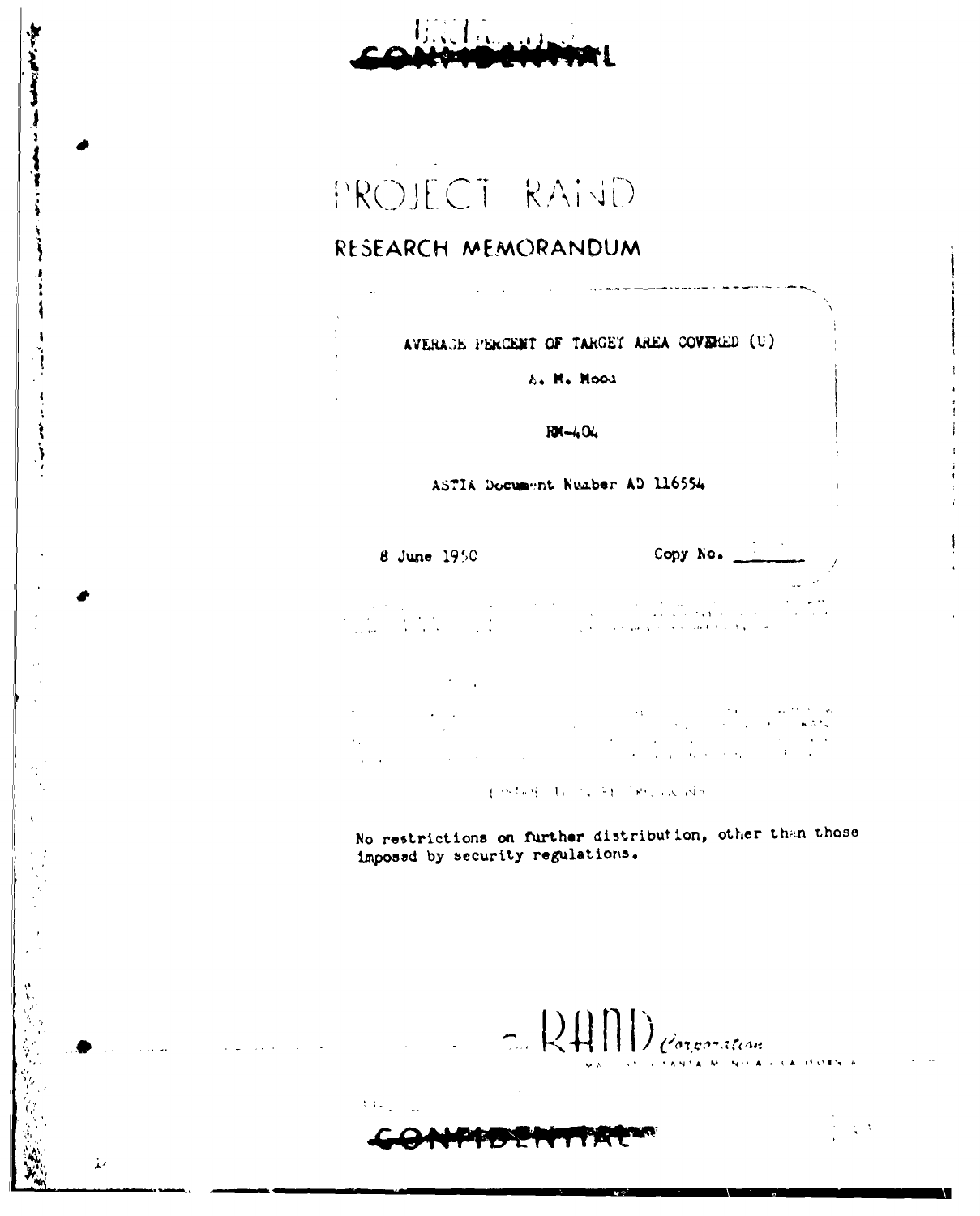

**IUM 404** 

#### AVERAGE PERCENT OF TARGET AREA COVERED

#### A. M. Mood

### 1. <u>Introduction</u>

This memorandum presents two numerical tables. The first gives the average percent of target area covered at least once for a wide range of bomb pattern sizes and target sizes. The second table is an auxiliary table . "It" makes it easy for one to compute the average percent of target area covered exactly or at least once, twice, three times, etc. Both pattern and target areas are squares, and the number of bombs ranges from one to ten.

#### 2. Basic Formulas

Ì

If a square pattern of area  $P^2$  is aimed with normally distributed error at the center of a square target (with the same orientation) of area  $T^2$ , the probability that a point  $(x, y)$  in the target will be covered is

$$
\int_{y-\frac{1}{2}}^{y+\frac{1}{2}P} \int_{x-\frac{1}{2}P}^{x+\frac{1}{2}P} \frac{1}{2\pi\sigma^2} e^{-\frac{1}{2\sigma^2}(u^2+v^2)} du dv = g(x)g(y)
$$

where it is assumed that aiming errors in range and deflection are independent and have the same standard deviation o. Supposing n bombs are dropped, the probability that the point (x, y) will be covered exactly k times is

UNCLASSING.) MORE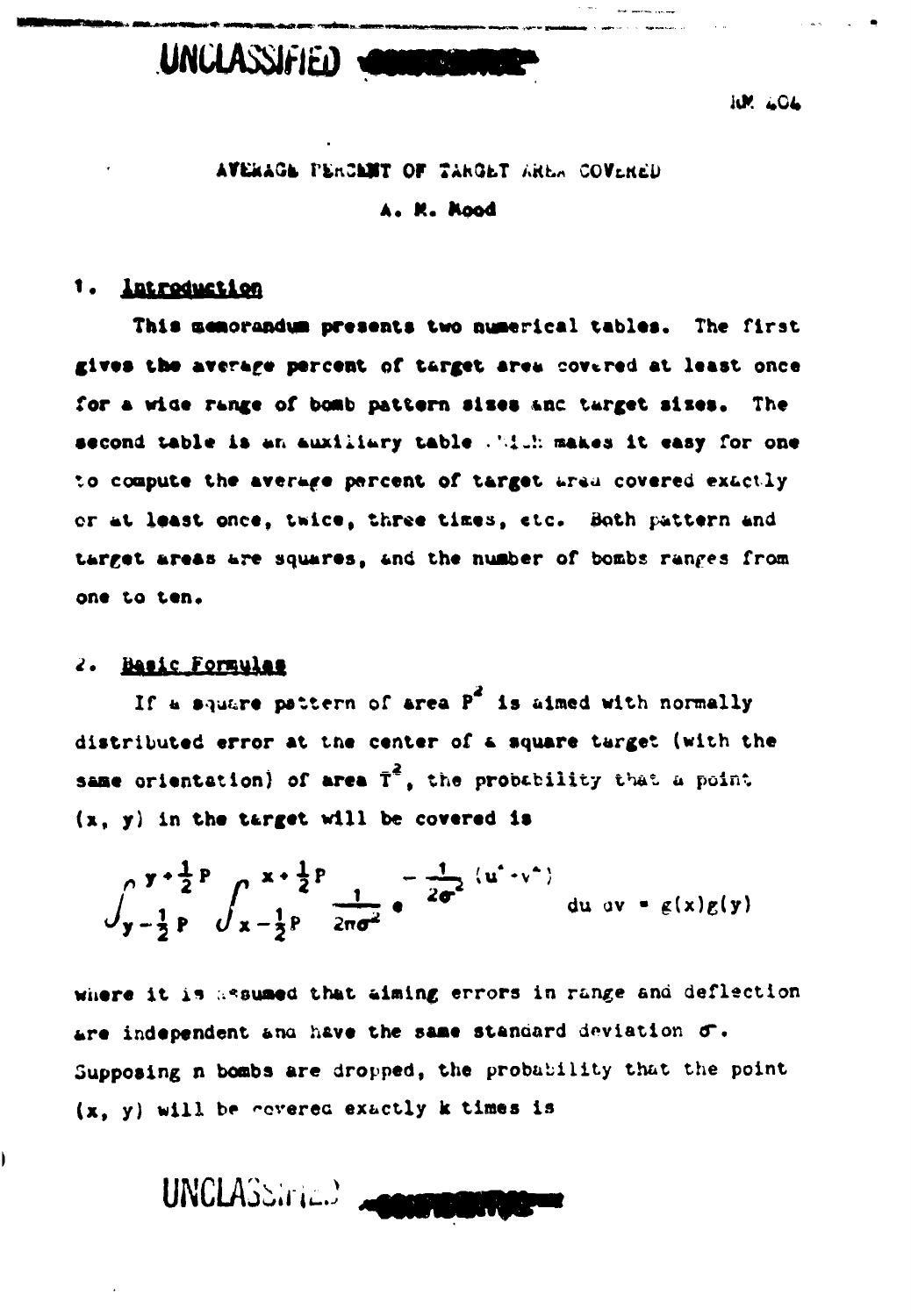$$
UNCLA \cup \{f(i)\}\quad \text{and} \quad \text{for all } i \geq 1
$$

 $\binom{n}{k} \left[ g(x)g(y) \right]^k$   $\left[ 1 - g(x)g(y) \right]^{n-k}$ 

which may be put in the form

$$
b_{n}^{k}(x, y) = (-1)^{n-k} {n \choose k} \sum_{i=0}^{n-k} (-1)^{i} {n-k \choose i} [g(x)g(y)]^{n-i}
$$
  
 
$$
= (-1)^{k-k} \sum_{i=0}^{n-k} (-1)^{i} {n-k \choose k} {n \choose i} [f(x)g(y)]^{n-i}
$$
 (1)

If this expression is summed on k from r to n, one obtains the probability that  $(x, y)$  is covered at least r times

$$
c_n^{\Gamma}(x, y) = \sum_{k=r}^{n} \sum_{i=0}^{n-k} (-1)^{r-r+i} \sum_{k=0}^{n-1} {n \choose k} [g(x)g(y)]^{n-i}
$$

and by interchanging the order of summation the sum on k is easily determined from the identity

$$
\sum_{a=r}^{n} (-1)^{a} \binom{n}{a} = (-1)^{n} \binom{n-1}{r-1}.
$$

One finds that

$$
c_{n}^{r}(x, y) = \sum_{i=0}^{n-r} (-1)^{n+i+r} {n-i-1 \choose r-1} {n \choose i} [g(x)g(y)]^{n-i}
$$

$$
= \sum_{j=r}^{n} (-1)^{j+r} {j-1 \choose r-1} {n \choose j} [g(x)g(y)]^{j}.
$$

The expected proportion of the target area covered at least r times is now found by integrating this last expression over the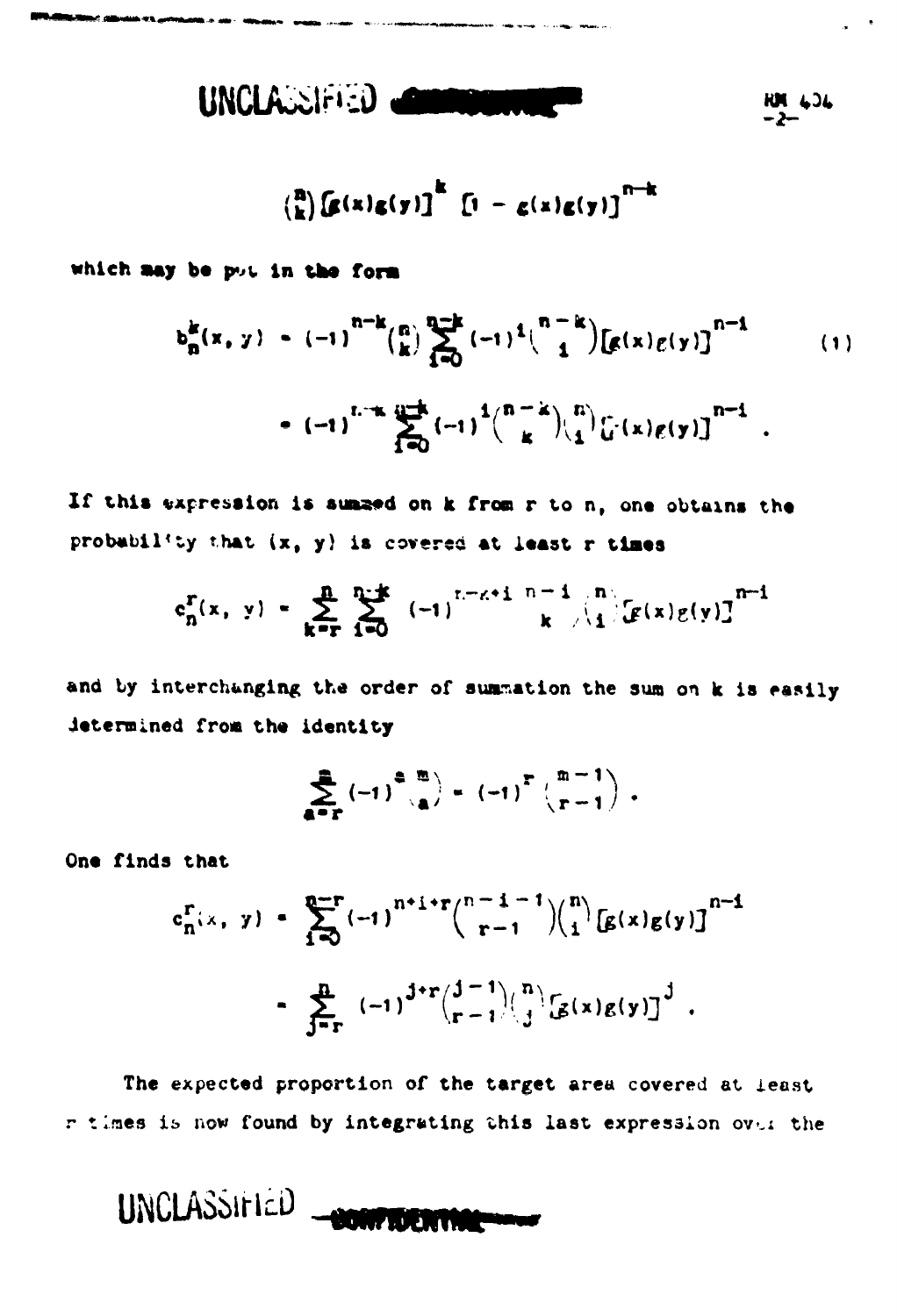tarret area. Letting

$$
\sqrt[4]{4} \cdot \frac{1}{4} \int_{-\frac{1}{2}T}^{\frac{1}{2}T} [f(x)]^{1} dx ,
$$

the expected  $r$ -fold coverage may be written

$$
h_{n}^{r} = \sum_{i=r}^{n} (-1)^{i+r} {i-1 \choose r-1} {n \choose i} J_{i}.
$$
 (3)

### **3.** j&Cri&Dtion of **TAiblee**

ľ

D

Table I tabulates  $h_n^{\dagger}$  defined by equation (3); that is, it gives the expected proportion of target area covered at least once. Table II tabulates  $J_i$  defined by equation (2); this table together with equation (3) enables one to calculate directly the expected proportion of target area covered at least r times. hlso, by substitution of  $J_{n-1}$  for  $\left[\mathbf{g}(\mathbf{x})\mathbf{g}(\mathbf{y})\right]^{n-1}$  on the right of ecuation (1), one can compute directly the expected proportion of t6reet area covered extctly k *times.*

The unit of length is taken to be one circular probable error (CEP). If the aiming errors in range and deflection are independent and have the same standard deviation  $\sigma$ , then

1 CEP = 
$$
\sqrt{2 \log 2} \sigma \approx 1.177 \sigma
$$
.

(One mean radial error (MRE) =  $\sqrt{\pi/2}$   $\sigma \approx 1.253 \sigma \approx 1.064$  CEP.) Thus the lengths of the target side and pattern side are denoted by t **-** T/ZEP

$$
p = P/CEP
$$

in the tables.

# **CONFIDENTIAL**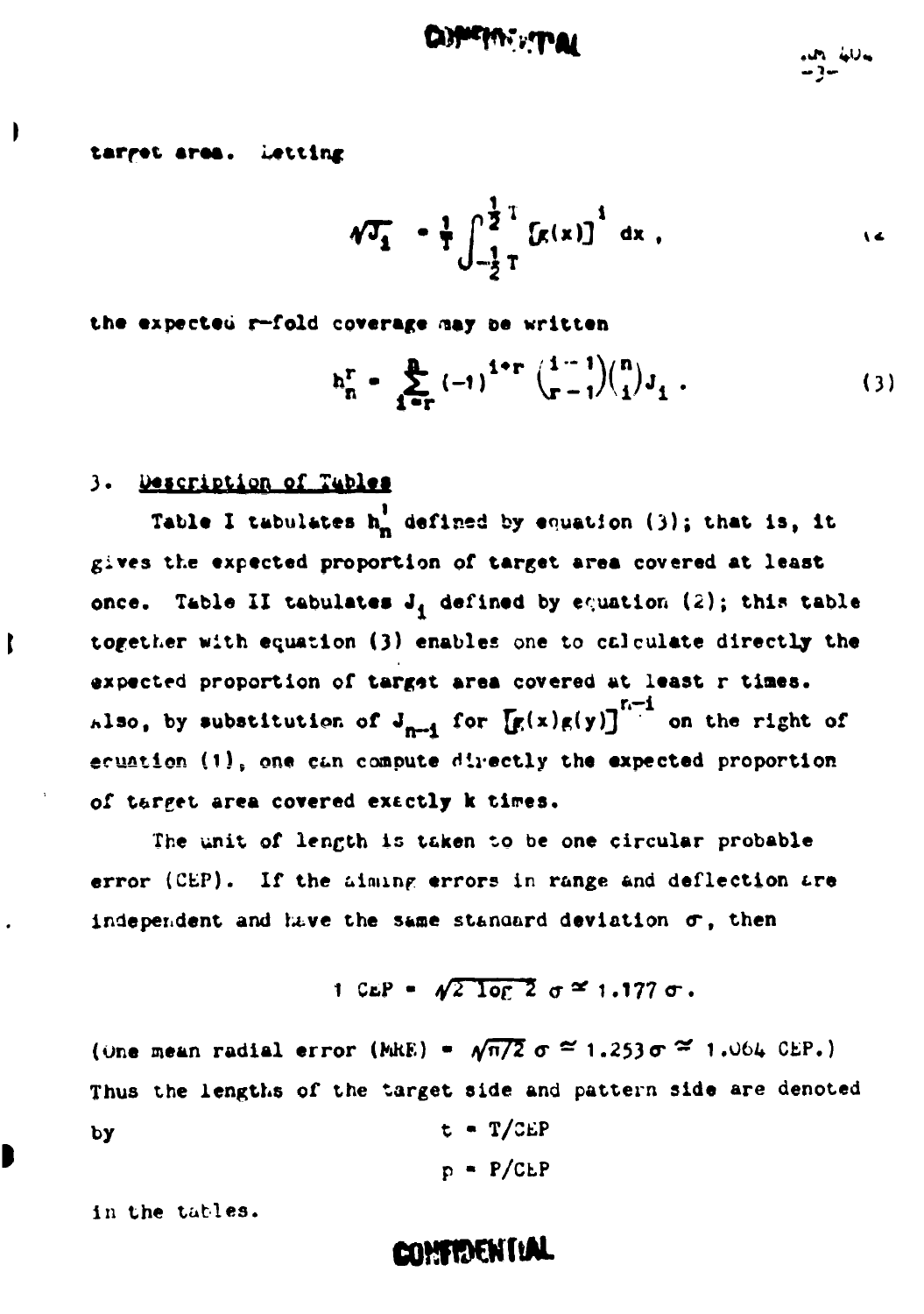**CONFIDENTIAL** 

### TABLE I

----

# Average Percent of Target Area Covered at Least Crice

|              |                    |       | Number of Bombs      |                    |               |              |                                                                 |                |               |                                                                                                                                                                                                                                |                 |
|--------------|--------------------|-------|----------------------|--------------------|---------------|--------------|-----------------------------------------------------------------|----------------|---------------|--------------------------------------------------------------------------------------------------------------------------------------------------------------------------------------------------------------------------------|-----------------|
| $\mathbf{p}$ | $\pmb{\mathsf{t}}$ | 1     | $\boldsymbol{z}$     | $\mathbf{3}$       | ÷,            | 5            | $\epsilon$                                                      | $7\phantom{.}$ | 6             | 9                                                                                                                                                                                                                              | 10              |
| .0625        | <b>.u625</b>       | .0009 | .0017                | .0026              | .0034         | .0043        | .0052                                                           | 0000           | .0069         | .0077                                                                                                                                                                                                                          | .0086           |
|              | .125               | .0009 | .0017                | .0026              | .0034         | .0043        | .0051                                                           | .0060          | .0069         | .0077                                                                                                                                                                                                                          | .0086           |
|              | .25                | .0009 | .0017                | .0026              | .003:         | .0043        | .0351                                                           | .0060          | .0068         | .0077                                                                                                                                                                                                                          | .0085           |
|              | .50                | .0008 | .0017                | .0025              | .0033         | .0042        | .0050                                                           | .JU58          | .0067         | .0075                                                                                                                                                                                                                          | .0083           |
|              | 1.00               | .0008 | .0015                | .0023              | .0031         | .0036        | 3400.                                                           | .0054          | .0061         | .0069                                                                                                                                                                                                                          | .0077           |
|              | 2.00               | .0006 | .0011                | .0017              | .0023         | .0028        | .0034                                                           | .0040          | .0045         | .0051                                                                                                                                                                                                                          | .0056           |
|              | 4.00               | .0002 | .0005                | .0007              | .0009         | .0012        | 10014                                                           | .0016          | .0019         | .0021                                                                                                                                                                                                                          | .0023           |
|              | 8.00               | .0001 | 001                  | .0002              | <b>.</b> UÜÜ2 | 3∪0ن.        | 10004                                                           | .0004          | .0005         | .0005                                                                                                                                                                                                                          | .0006           |
|              | 16.00              | .0000 | .0000                | .0001              | .0001         | .0001        | .001                                                            | .0001          | $.0 \cup 1$   | .0002                                                                                                                                                                                                                          | .0002           |
| .125         | .vu25              | .034  | .0009                | .0103              | .0137         | .0171        | .02051                                                          | .0238          | $.0272$ $[$   | .0305                                                                                                                                                                                                                          | .0339           |
|              | .125               | 10034 | .0069                | .0103              | .0137         | .0171        | .0204                                                           | .0238          | .0272         | .0305                                                                                                                                                                                                                          | .0338           |
|              | .25                | .0034 | .0068                | <b>.0102</b>       | .0136         | .0170        | .0203                                                           | .0237          | .0270         | .0303                                                                                                                                                                                                                          | .0336           |
|              | .50                | .0033 | .0067                | .0100              | .0133         | .0166        | 199ة،                                                           | .0232          | .0264         | .0297                                                                                                                                                                                                                          | .0329           |
|              | 1,00               | .0031 | .0061                | .0092              | .0122         | .0153        | . . 183                                                         | .0213          | .0243         | .0273                                                                                                                                                                                                                          | .0303           |
|              | 2.00               | .0023 | .0045                | JUNE B             | 0000.         | ,0112        | .0135                                                           | .0157          | .0179         | .0201                                                                                                                                                                                                                          | .0223           |
|              | 4.00               | .0009 | .0019                | .0028              | .0038         | .0047        | .0056                                                           | .0065          | .0075         | 1500.                                                                                                                                                                                                                          | .0093           |
|              | 8.00               | .0002 | .0005                | .0007              | .0010         | .0012        | .0014                                                           | .017           | .uu19]        | .0022                                                                                                                                                                                                                          | .0024           |
|              | 16.00              | .UUU1 | .0001                | <b>LUULZ</b>       | .0002         | .0003        | .0004                                                           | .0004          | .0005         | .0005                                                                                                                                                                                                                          | .0006           |
| .25          | .0125              | .0137 | .0272                | .0405              |               | 666،  536. د | .0793                                                           | .0919          | .1044]        |                                                                                                                                                                                                                                | $.1166$ $.1287$ |
|              | .125               | .0137 | .0271                | .0404              |               | .05361.0665  | .0792                                                           | .0918          | .1042         | .1165                                                                                                                                                                                                                          | .1286           |
|              | .25                | .0136 | .0270                | .9402              | .05331        | .0601        | .076c                                                           | .0914          |               | .10371.11591                                                                                                                                                                                                                   | .1279           |
|              | .50                | .0133 | .0264                | .0394              | .0522         | .0648        | .0772                                                           | .0895          | .1016         | .1136                                                                                                                                                                                                                          | .1254           |
|              | 1.00               | .C122 | .0243                | .0363              | .0461         | .0597        | .0712                                                           | .0626          | .0938         | .1049                                                                                                                                                                                                                          | .1153           |
|              | 2.00               | .0090 | $.0179$ <sup>1</sup> | .0268              | .0355         | .0442        | .0528                                                           | C(13)          | .0697         | .07801                                                                                                                                                                                                                         | .0863           |
|              | 4.00               |       |                      | $.0038$ .0075.112. |               |              | $.0149$ .0185.0222.                                             |                | $.0258$ .0293 | .0329                                                                                                                                                                                                                          | .0364           |
|              | 8.00               |       |                      |                    |               |              |                                                                 |                |               | $[0.0010, 0.010, 0.0050, 0.0000, 0.0000, 0.0000, 0.0000, 0.0000, 0.0000, 0.0000, 0.0000, 0.0000, 0.0000, 0.0000, 0.0000, 0.0000, 0.0000, 0.0000, 0.0000, 0.0000, 0.0000, 0.0000, 0.0000, 0.0000, 0.0000, 0.0000, 0.0000, 0.00$ | .0094           |
|              | 16.00              |       |                      |                    |               |              | $[0.0006, 0.0006, 0.010, 0.012, 0.000, 0.0000, 0.0000, 0.0000]$ |                |               | .0021                                                                                                                                                                                                                          | .0023           |
|              |                    |       |                      |                    |               |              |                                                                 |                |               |                                                                                                                                                                                                                                |                 |

**CONFIDENTIAL**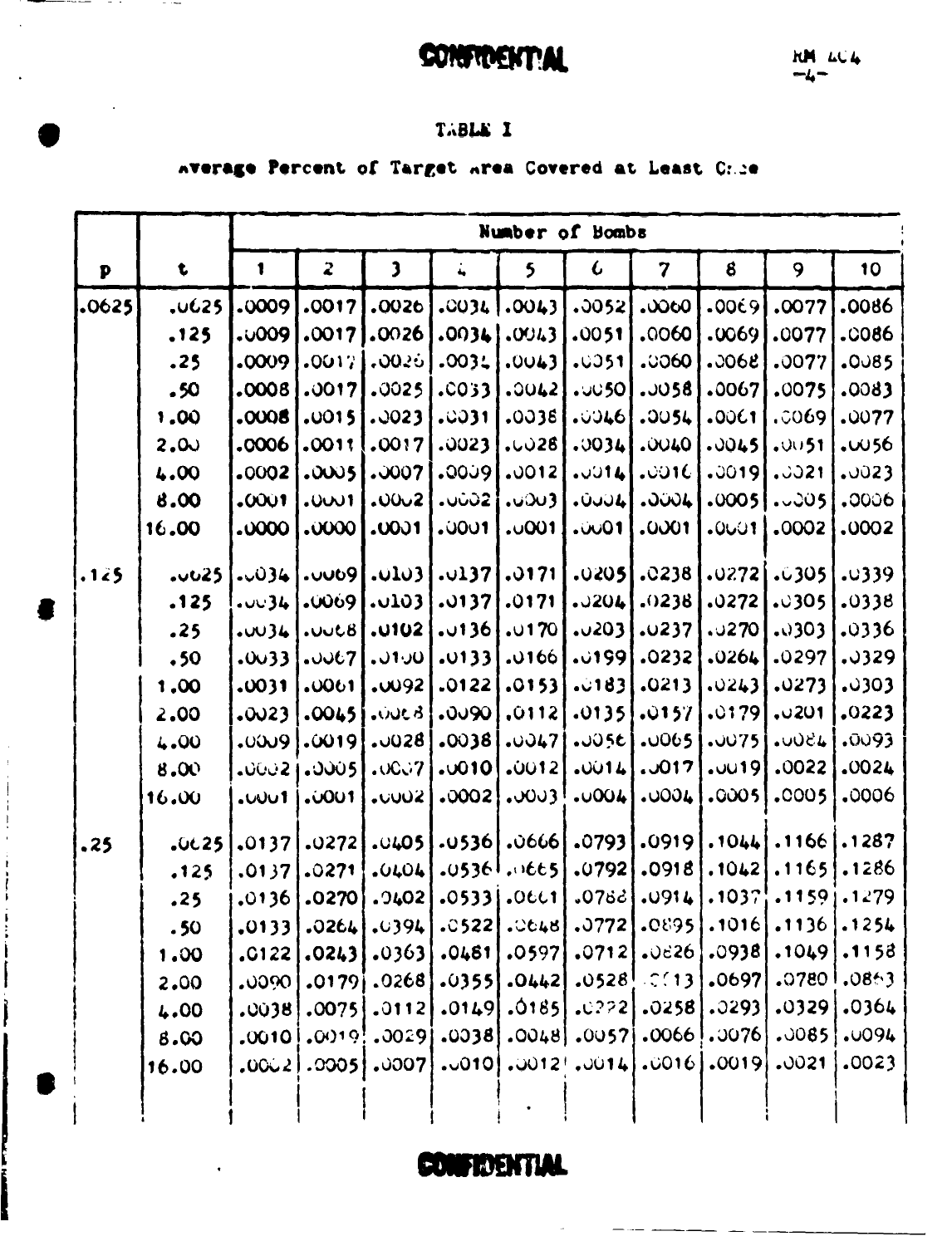# CONFIDENTIAL

### $T / BLE I (cont'd)$

Average Percent of Target Area Covered at Least Once

|                         |       |              |                         |                 |                | Number of Bombs         |              |                |                  |                 |           |
|-------------------------|-------|--------------|-------------------------|-----------------|----------------|-------------------------|--------------|----------------|------------------|-----------------|-----------|
| $\mathbf{P}$            | t     | $\mathbf{1}$ | $\overline{\mathbf{2}}$ | $\mathbf{3}$    | $\clubsuit$    | $\overline{\mathbf{5}}$ | 6            | $7\phantom{.}$ | $\boldsymbol{6}$ | 9               | 10        |
| $\cdot$ 5               | .0625 | .0536        | .1043                   | .1523           | .1977          | .2407                   | .2613        | .3198          | .3563            | .3908           | .4234.    |
|                         | .125  | .0535        | .1041                   | .1521           | .1974          | .2404                   | .2810        | .3195          | .3559            | .3904           | .4230     |
|                         | .25   | .0532        | .1036 !                 | .1513           | .1965          | .2393                   | .2797        | .3161          | .3544            | .3887           | .4213     |
|                         | .50   | .0521        | . 1015                  | .1484           | .1927          |                         | .23.8 . 2747 | .3125          | .3483            | .3823           | .4145     |
|                         | 1.00  | .0400        | 337.04                  | .1 <sub>2</sub> | .1786          | .2161                   | .2556        | .2913          | .3252            | .3576           | .3884     |
|                         | 2.00  | .0356        | .069E                   | .1027           | .1343          | .1648                   | .1941        | .2223          | .2494            | .2755           | .3007     |
|                         | 4.00  | .0150        |                         | $.0296$ .0438)  | .0575          |                         | .07101.0640  | .0967          | .1091            | .1211           | .1329     |
|                         | 8.00  | .0039!       | $.0077^{+}$             | .0114           | .0150          | .0185                   | .0219        | .0253          | .0285            | .0317           | .0348     |
|                         | 16.50 | .0010        | .0019                   | .00281          | .0037          | .0045                   | .0053        | 0000.          | 8300.            | .0075           | .0082.    |
|                         | .0625 | .1970        |                         | $.3552$ .4822   | .5842]         | .6661]                  | .7319        | .7647          |                  | $.8271$ $.8612$ | .8885     |
|                         | .125  | .1968        | .3548                   | .4816           | .5837          | .6656                   | .7314        | .7843          | .8267            | .5005           | .6682     |
|                         | .25   | .1958        | .3533                   | .4799           | .5616          | . (637)                 | .7295        | .7625          | .8251            | .6593           | .8869     |
|                         | .50   | .1921        | .3473                   | .4727           | .5740          | .6558                   | .7219        | .7753          | .2164            | .6533           | .8815     |
|                         | 1.00  | .1782        | .3245                   | .4447           | .5434          | .6244                   | .0911        | .7458          | .7906            | .5278           | .6583     |
|                         | 2.00  |              | .13491.2505             | .3497           | .4349          | .5083                   | .5715        | .6261          | .6732            | .7140           | .7494     |
|                         | 4.00  | .0593        | .1125                   | .1604]          | <b>أ 1030.</b> | -2637)                  | .2783        | .3108          | .3405            | .3678           | -3930     |
|                         | 8.00  | .0156        | .0297                   | .0425           | .0540          | .06, 6                  | .0743        | .0831          | .0913            | .0969           | $.1059_1$ |
|                         | 16.00 | .0039!       | .0074                   | .0106           | .0135          | .0101                   | .0186        | .೦20೮          | .0228            | .0247           | .0265     |
| $\overline{\mathbf{z}}$ | .0025 | .5789]       |                         | .82271.9253     | .9086          | .986s                   | .9944        | .9977          | .9990            | .9996           | .9998     |
|                         | .125  | .5784        | 3223.                   | .9251           | .9684          | .9867                   | .9944        | .9976          | .9990            | .9996           | .9998     |
|                         | .25   | .5765        | 8206.                   | .9240           | .9678          | .9864                   | .9942        | .9976          | .9990            | .9996           | .9998     |
|                         | .50   | 3689.        | .8141                   | .9198           | .9054          | .9651                   | .9936        | .9972          | .9988            | .9995           | .9998     |
|                         | 1.00  | .53961       | .7675                   | .9016           | .9543          | .9787                   | .9901        | .9953          | .9978            | .9990           | .9995     |
|                         | 2.00  | .4407        | . c810                  | .8147           | .89.5          | .9342                   | -9599        | .9752          | .9644            | .9901           | .9937     |
|                         | 4.00  | .2257        | .3781                   | .4860]          | .5659          | .0270                   | .752         | .7142          | .7463            | .7732           | .7960     |
|                         | 6.00  | .0625        | .106L                   | .1391           | .1645          | .1850                   | .2022        | .2168          | .2296            | .2409           | .2511     |
|                         | 16.00 | .0156        | .0266                   | .0348           | .0411          | .0463                   | .0505        | .0542          | .0574            | 002             | .0628     |
|                         |       |              |                         |                 |                |                         |              |                |                  |                 |           |

 $\epsilon$ 

**CONFIDENTIAL**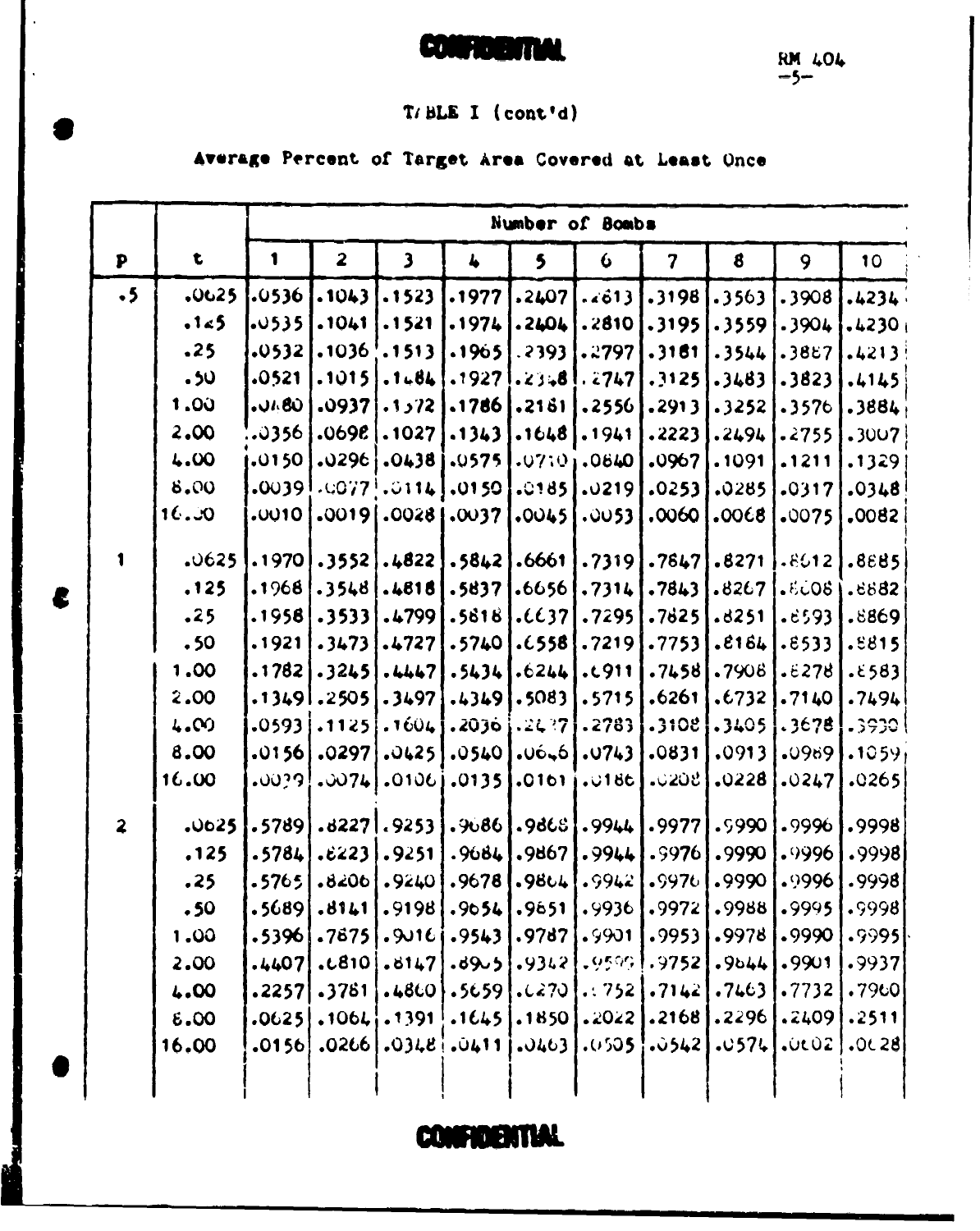**CONFIDENTIAL** 

### TABLE I (cont'd)

# average Percent of Target area Covered at Least Once

 $\sqrt{2}$  , where  $\sim$ 

F

|               |                      |                   |                                                                                          |                     |                  | <b>Humber of Bombs</b>                                                    |                  |                                              |         |                   |                                                                                                             |
|---------------|----------------------|-------------------|------------------------------------------------------------------------------------------|---------------------|------------------|---------------------------------------------------------------------------|------------------|----------------------------------------------|---------|-------------------|-------------------------------------------------------------------------------------------------------------|
| P             | $\mathbf t$          | $\mathbf{1}$      | $\mathbf{r}$                                                                             | $\mathbf{3}$        | $\ddot{\bullet}$ | 5                                                                         | $\boldsymbol{6}$ | $\overline{7}$                               | 8       | 9                 | 10                                                                                                          |
| $\frac{1}{2}$ | .0625                | .9632             | .9986                                                                                    | 1,0000              |                  | 0000, 1  0000, 1   0000, 1   0000, 1                                      |                  |                                              | 1.0000  | 11.000011.0000    |                                                                                                             |
|               | .125                 | .9631             | .9986                                                                                    | .9999               | 1,0000           | 1,0000                                                                    |                  | $1,0000$ , $1,0000$                          | 1,0000  | 1,0000            | 1,0000                                                                                                      |
|               | .25                  | .9624             | .9986                                                                                    | .9999               | 1,0000           | 1,0000                                                                    |                  | 1,0000 1,0000                                | 1.COOO  | 1,0000            | 1,0000                                                                                                      |
|               | .50                  | .9599             | .9984                                                                                    | .9999               | 1,0000           |                                                                           | 1.000011.0000    | $1,0000$ $1,0000$                            |         | 1,0000            | 1,0000                                                                                                      |
|               | 1.00                 | .9494             | .9974                                                                                    | .9999               | 1,0000           | 1,0000                                                                    |                  | $1,0000$ , $1,0000$                          | 1,0000  | 1,0000            | 1,0000                                                                                                      |
|               | 2.00                 | .9028             | .9890                                                                                    | .9986               | .9998            | 1.0000                                                                    |                  | $1,0000$ , $1,0000$                          | 1,0000  | 1.0000            | 1.0000                                                                                                      |
|               | 4.00                 | .6899             | .8744                                                                                    | .9418               | .9708            | .9845                                                                     | .9915            | .9951                                        | .9971   | .9983             | .9990                                                                                                       |
|               | 8.00                 | .2493             | .3541                                                                                    | .4169               | .4612            | .4951                                                                     | .5225            | .5454                                        | .5650   | .5821             | .5972                                                                                                       |
|               | 16.00                | .0625             | .0889                                                                                    | .1047               | .1160            | .1246                                                                     | .1316            | .1375                                        | .1426   | .1470             | .1509                                                                                                       |
| $\mathbf{6}$  | .0625                |                   | 0000, t [0000, t [0000, t] 0000, t [0000, t [0000, t] 0000, t] 0000, t [0000, t] 0000, t |                     |                  |                                                                           |                  |                                              |         |                   |                                                                                                             |
|               | .125                 |                   | 1.0000, 11.0000, 11                                                                      | 0.00011.0000        |                  | 1.0000                                                                    |                  | 1.00011.0000                                 |         | $1.0000$ $1.0000$ | 1,0000                                                                                                      |
|               | الأغاما              | $0000$ . I        | 1.0000                                                                                   | 1.0000              | 1,0000           | 1,0000                                                                    |                  | 1.000011.00001                               | 1.0000  | 1,0000            | 1,0000                                                                                                      |
|               | .50                  |                   | 1.0000.1 0000.1 0000.1                                                                   |                     | 1.0000           |                                                                           |                  | 0000.1   0000.1   0000.1   0000.1   0000.1   |         |                   | 1.0000                                                                                                      |
|               | 1.00                 | $1.0000$ $\vdots$ |                                                                                          | $1.0000$ $1.0000$   | 1.0000           |                                                                           |                  | $1.0000$ $1.0000$ $1.0000$                   | 1.00001 | 1.3000            | 1,0000                                                                                                      |
|               | 2.00                 | .99991            | 1.0000                                                                                   | 1.0000              | ا ن000ء 1        | 1,00001                                                                   |                  | $1,0000$   1.0000                            | 1.0000  | 1,0000            | 1,0000                                                                                                      |
|               | 4.00                 |                   |                                                                                          |                     |                  |                                                                           |                  |                                              |         |                   | $1,9974$   $1,0000$   $1,0000$   $1,0000$   $1,0000$   $1,0000$   $1,0000$   $1,0000$   $1,0000$            |
|               | $\dot{\epsilon}$ .00 | .8378             | .9438                                                                                    | .976c               | .9892            | .9947                                                                     | .9972            | .9985                                        | .9992   | .9995             | .9997                                                                                                       |
|               | 16,00                | .2500             | .3063                                                                                    | .3372               | .3581            | .3738                                                                     | .3864            | .3968                                        | .4056   | .4133]            | .4201                                                                                                       |
| 16            | .0625                |                   | 0000.1 [0000.1] [0000.1] [0000.1] [0000.1] [0000.1] [0000.1] [0000.1] [0000.1] [0000.1]  |                     |                  |                                                                           |                  |                                              |         |                   |                                                                                                             |
|               | .125                 |                   | $1,0000$ , $1$ $0000$ , $1$ $0000$ , $1$ $0000$ , $1$                                    |                     |                  |                                                                           |                  | $1.0000$ $1.0000$ $1.0000$ $1.0000$ $1.0000$ |         |                   | 1.0000                                                                                                      |
|               | .25                  |                   | $[1.000011.000011.000011.000011.000011.000011.000011.000011.00001]$                      |                     |                  |                                                                           |                  |                                              |         |                   | 1,0000                                                                                                      |
|               | .50                  |                   |                                                                                          |                     |                  |                                                                           |                  |                                              |         |                   | $1,0000$   $1,0000$   $1,0000$   $1,0000$   $1,0000$   $1,0000$   $1,0000$   $1,0000$   $1,0000$   $1,0000$ |
|               | 1.00                 |                   | $[0.0000]$ : $[0.000]$ : $[0.000]$ : $[0.000]$                                           |                     |                  |                                                                           |                  | 1,000011,000011,000011,000011,00001          |         |                   | 1.0000                                                                                                      |
|               | 2.00                 | 1.00001           |                                                                                          |                     |                  | 1.0000.1 0000.1 0000.1 0000.1 0000.1 0000.1 0000.1                        |                  |                                              |         |                   | 1.0000                                                                                                      |
|               | 4.00                 | 1,0000            |                                                                                          |                     |                  | 1,0000   1,0000   1,0000   1,0000   1,0000   1,0000   1,0000   1,0000   1 |                  |                                              |         |                   | 1.000C                                                                                                      |
|               | 8.00                 | 1,0000            |                                                                                          | $1,0000$ , $1,0000$ |                  | $1,0000$ 1.0000 1.0000 1.0000 1.0000 1.0000 1                             |                  |                                              |         |                   | [1, 0000]                                                                                                   |
|               | 16.00                | .9171             | .9735                                                                                    | .9897               | .9956            | .9980                                                                     | .9990            | .9995                                        | .9997   | .9999             | .9999                                                                                                       |
|               |                      |                   |                                                                                          |                     |                  |                                                                           |                  |                                              |         |                   |                                                                                                             |

**BONFRDENTIAL**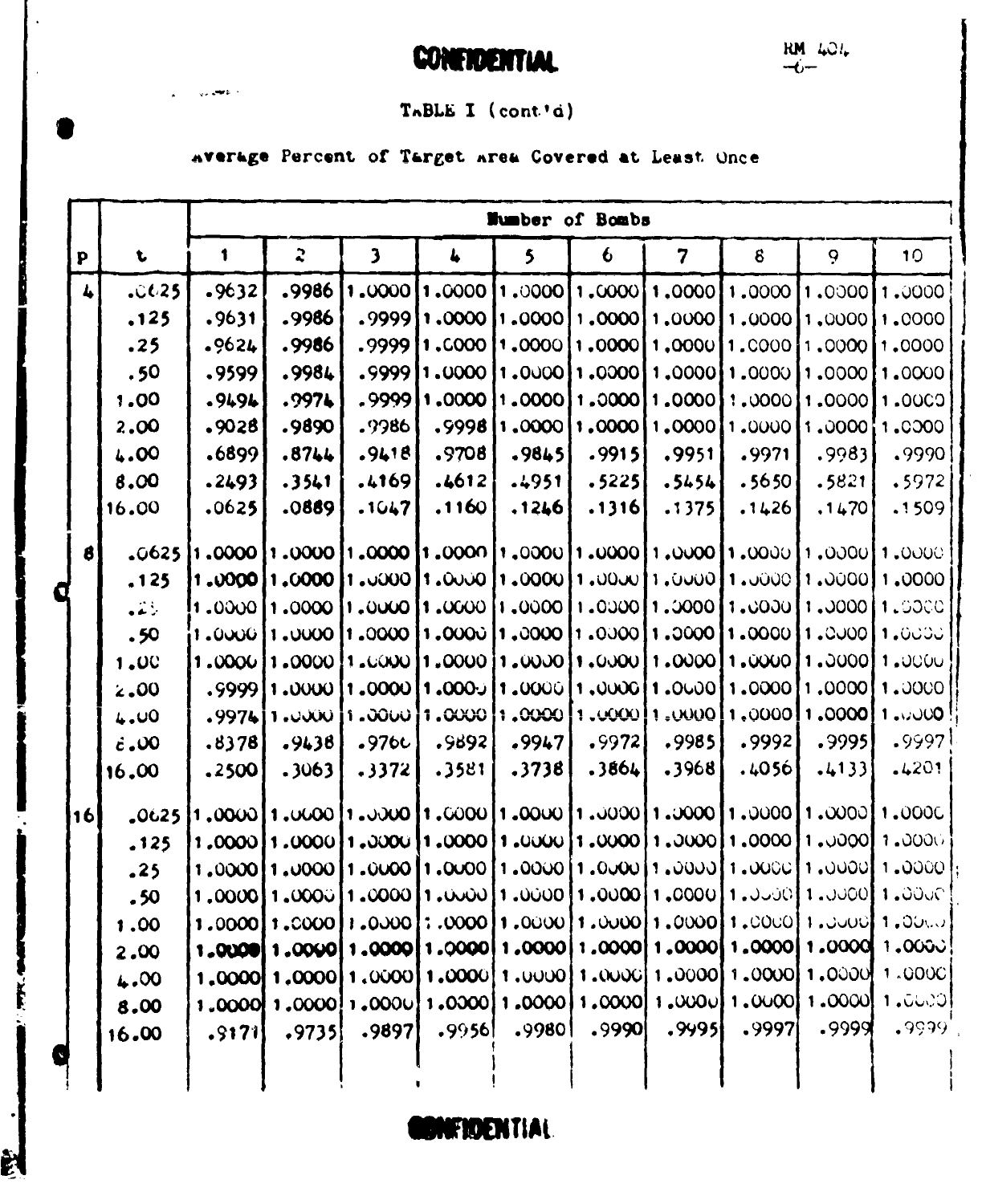-1 Values of

TABLE II

000000. ,000000 ,000000  $000000$ ,0000000 0000000  $0000000$ 0000000 ,000000 .ooooooo. cocooo.  $rac{1}{2}$ ,0000000 0000000 .cooooo. **COOCADO.** ,000000  $\mathbf{a}$  $\infty$   $\infty$ .occooo 0000000 0000000  $000000$ ,0000000 **OUNTAIO** .accoon 000000. 0000.00 000000 ,000000  $000000$  $000000$ ,000000 coooxio" 1000000 0000000  $\bullet$  $000000$ coooo. 000000.  $000000$  $000000$ ,000000 ,000000 ,000000  $000000$ 0000000. .0000000 3000000 coccoco.  $000000$ 0000000 0000000  $\infty$ ,0000000  $\bullet$  $000000$ **COOOOOO** ,0000000 ,000000  $000000$ ,0000000 .accooo  $000000$  $000000$  $000000$ ,000000  $000000$ 0000000 ,000000 ,0000000 000000 .coccoo.  $000000$ Ľ **COOOOOO** ,000000  $000000$ .coocooo. ,000000  $\infty$ ,000000 ,000000  $000000$ 0000000  $\infty$ ,0000000 ,000000 ,0000000  $000000$ ,000000 .0000000 ,000000 k.  $\blacksquare$  $000000$  $000000$ ,000000 .coccco ,000000 .cooooo. ,000000  $000000$ 0000000  $000000$ ,000000  $000000$ ,000000 .0000000  $\sim$ **coocooo**. .0000000 ,000000 S ,000000  $000000$  $000000$  $000000$ ,000000 ,000000 ,0000000  $00000$ . ,000000 0000000 ,0000000 .cooooo. ,000000 ,0000000 **coccooo** ,000000 ,000000 ,000000 ÷ ,000000 0000000 000000. 0000000 0000000 0000000 **COOOOO** ccoooo" ,000000 ,0000000 ,000000 ,000000 ,000000 ,000000 ,000000  $000000$ ,000000 .000000  $\mathbf{r}$ 2000000 ,0000055  $000000$ ,0000000 **PTTOOOOT** arroooo" crrooor. ,000005 **LOOOOO.** .0000003 croopo. **LTOCOOO"** ,0000007 1000000 1000000 **SKC200C.** cooooo. 1000000  $\mathbf{\alpha}$ 0022595 *<b>OSLASS* 6911600 **OTHECOO** 6710600 0009405 ,0000605 0005653 0002352 10000605 1002421 0000599 0009553 coorders.  $10000171$ 12001.397 **CCOOST** 1000000 ⋳ ,0625 -0625 .125 ,125 S.  $3.8$  $\sum_{i=1}^{n}$  $2,8$ 8.4  $8,8$  $\ddot{a}$ **s**  $3.001$ **8.00**  $3.3$  $\frac{8}{6}$ 16.00 16.00 فه .0625 ,125 D,

**CONFIDENTIAL** 

COMFIDENTIAL

 $RM$  404

C

Ø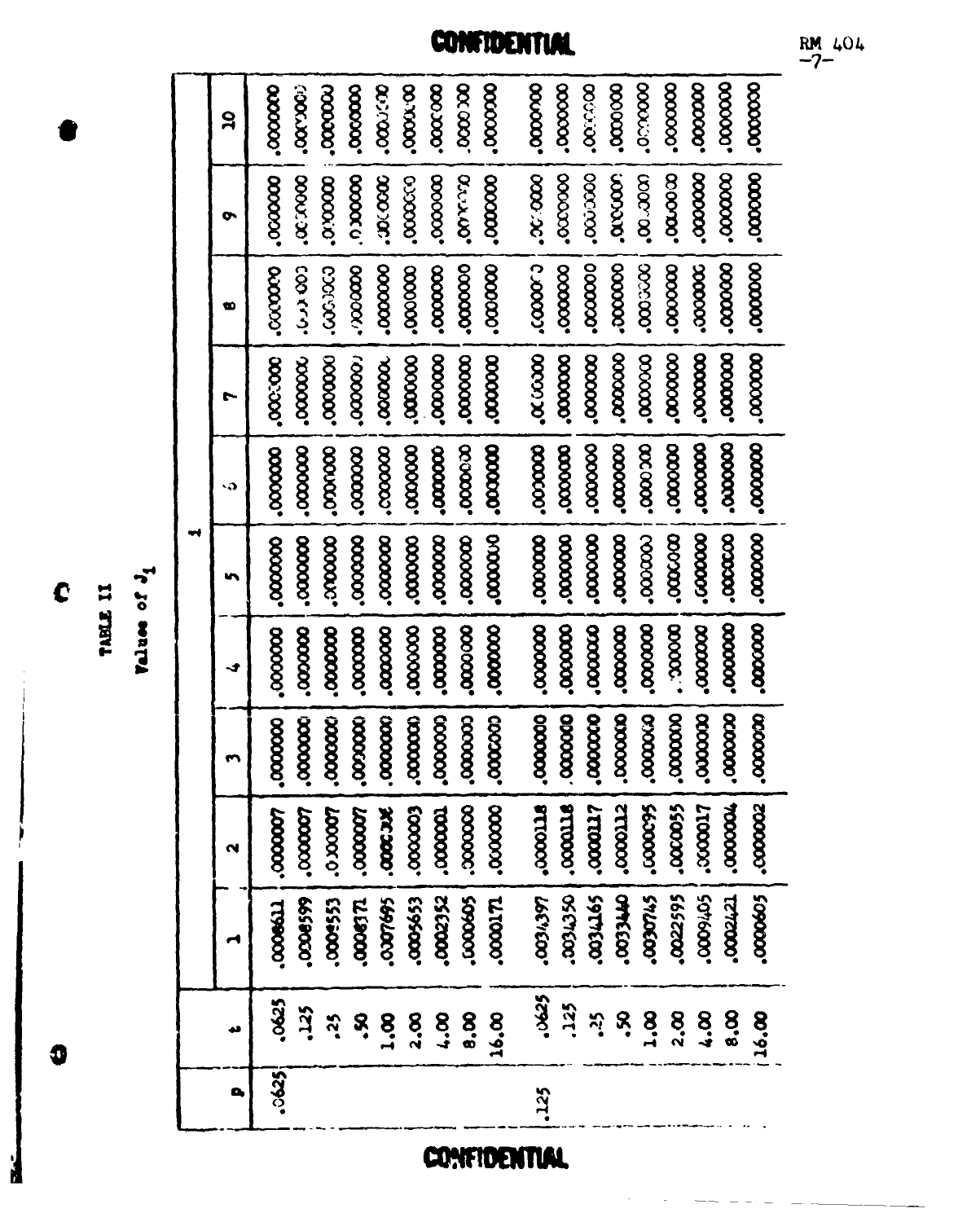C<br>TALL II (control)<br>Tall II (control)

**.** 

 $\mathbf 0$ 

R

| 9  | <b>COOOOC</b>       | ,000000      | ,000000        | ,000000         | ,000000  | <b>cocoooo:</b> | .000000; | .000000         | <b>COOOOOO</b> . | <b>voooor</b> . | ,0000000              | 000000                 | ,000000             | ,0000000      | 000000          | ,000000     | ,0000000         | ,000000            |  |
|----|---------------------|--------------|----------------|-----------------|----------|-----------------|----------|-----------------|------------------|-----------------|-----------------------|------------------------|---------------------|---------------|-----------------|-------------|------------------|--------------------|--|
| o  | ,0000000            | ,000000      | ,000000        | <b>coooooo</b>  | ,0000000 |                 | ,000000  | ,000000         | .0000000         | ,000000         | <b>cccccoo.</b>       | <b>cooooo</b> .        | ,000000             | <b>cocooo</b> | 000000          | ,000,000    | ,0000000         | 000000             |  |
| œ  | 000000              | .000000      | ,0000000       |                 | coooooo. | ,000000         | 000000   | 000000          | 0000000          | ,000000         | coooco.               | ccooooooooo            | 00000.0             | 000000000     | 000000.         | cadac-      | ,000000          | .000000            |  |
| r  | ,0000000            | ,000000      | ,000000        | <b>occcoon</b>  | ,000000  | ,0000000        | .cooooo. | ,0000000        | ,0000000         | ,000000         | ,0000000              |                        | ,0000000            | ,000000       |                 | 000000      | ,0000000         | ,000000            |  |
| ∙  | ,0000000            | ,000000      | ,000000        | 000000.         | 000000   | ,000000         | ,0000000 | <b>cooooo</b>   | .0000000         | 0000000         |                       | ,0000000               | ,000000             | ,000000       | ,000000         | 000000      | ,000000          | ,0000000           |  |
|    | ,000000             | ,000000      |                | <b>COOOOOO</b>  | ,0000000 | ,000000         | ,0000000 | <b>cooccoo</b>  | ,0000000         | <b>LOOOOOL</b>  | <b>MOOOOC</b>         | <b>LOODOOO.</b>        | <b>LOOOOO.</b>      | Cooooo'       | Lococor         |             | ,0000000         | 0000000            |  |
|    | ,000000             | 0000000      | <b>COOOOOO</b> | 0000000         | 0000000  | 0000000         | 000000.  | 3000000         | coccoc.          | 100000000       | COOOOKS.              | 3000000                | <b>LLOOLY</b>       | ,0000055      | ,000.0023       | ,000006     | ,0000002         | .0000001           |  |
|    | ,0000026            | ,0000026     |                |                 |          |                 |          |                 |                  |                 |                       |                        |                     |               |                 |             |                  |                    |  |
|    |                     |              | 200000.        | <b>LZOOOOO.</b> | 0000019  | ,000009         | 500000.  | <b>LCCCCCC.</b> | 000000.          | .0001536        | .0001532              | 575.00                 | 1771000             | rettooo"      | 0000547         | 6710000     | 00000038         | accoon.            |  |
| N  | E<br>$\overline{3}$ | 3<br>0.00016 | 3<br>10001     | rutooo"         | ,0001506 | 2200000         | ,0000267 | ,0000066        | 1200000          | <b>COSSOO.</b>  | 923526.               | $\mathbf{z}$<br>(2000, | 8L<br><b>Lzoo</b> . | 023179        | ζ£,<br>$-00135$ | Ë<br>Thoon' | L'horonor.       | 56<br><b>COOO'</b> |  |
|    | 0136845             | 2999010      | 0235990        | 0133059         | 0122369  | 8400600         | ,0037596 | 10009636        | 1002121          | 10535711        | 1605650°              | ,053.234               | 0521229             | 0480272       | L1555C.         | 0149988     | 29906500         | 0000000            |  |
| حو | .0625               | 325          | ś.             | S.              | 2.0      | 2.00            | 4.00     | 8.8             | 16.00            | .0425           | $\mathbf{a}^{\prime}$ | Ň.                     | ္သိ                 | 3.00          | 2.00            | <b>8.1</b>  | $\mathbf{g}$ ,00 | 16.00              |  |

**CONFIDENTIAL** 

**CONFIDENTIAL** 

 $\frac{RM}{-8}$  404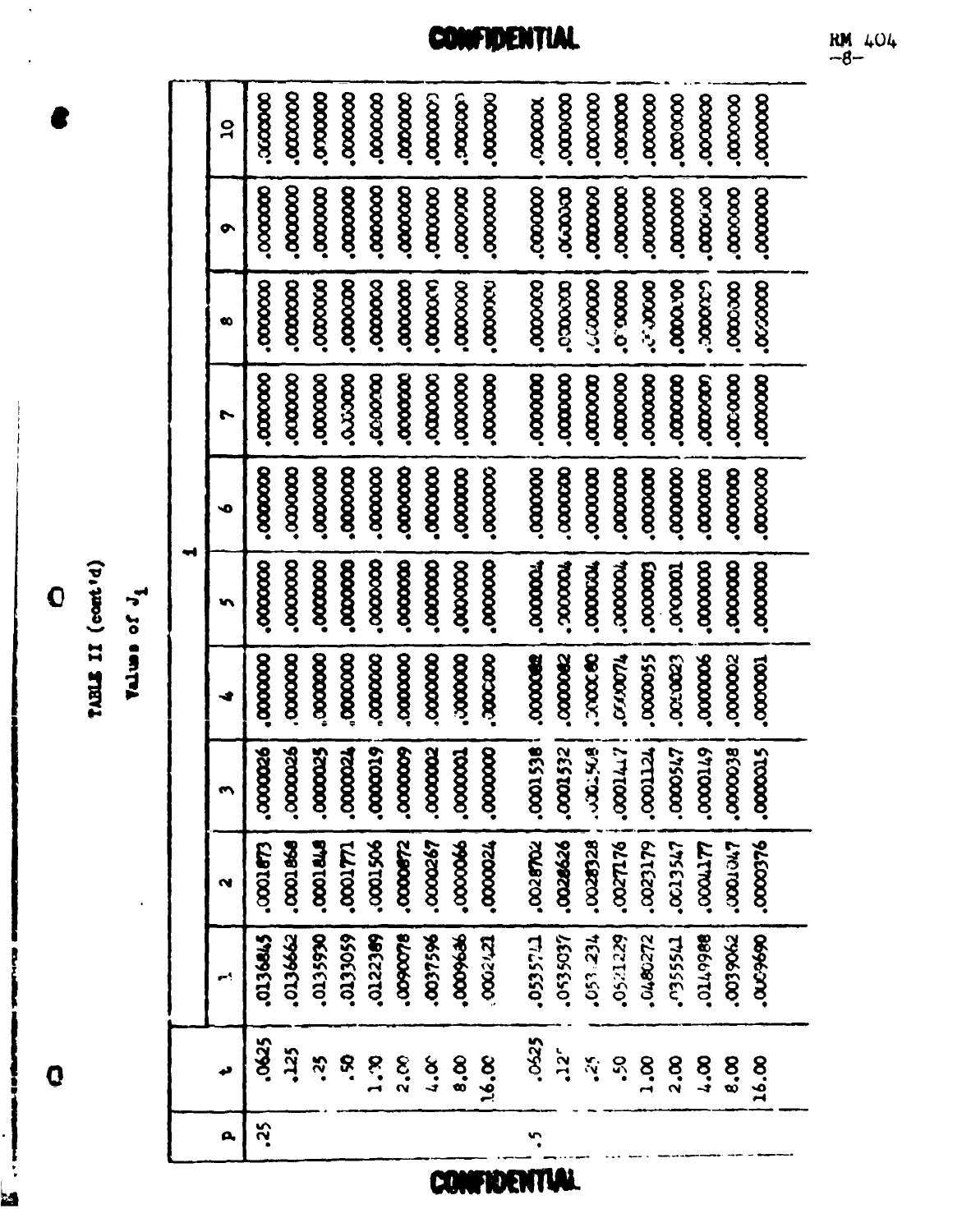**R** 

| σ                                              | $\mathbf{a}$ | 0000001         | .000000        | 100000.            | .oooooo.        | 000000          | ,000000        | ,0000000 | 000000           | .oooooo. | 0042279              | BC6T7DO"         | 1950200. | 0035690    | 0022790        | ,0007667       | 0001896                      | 2970001          | ,0000121        |  |
|------------------------------------------------|--------------|-----------------|----------------|--------------------|-----------------|-----------------|----------------|----------|------------------|----------|----------------------|------------------|----------|------------|----------------|----------------|------------------------------|------------------|-----------------|--|
|                                                | ຶ            | ,0000004        | .0000004       | 100000.            |                 | .000002         | .cooooo.       | ,0000000 |                  | ,0000000 | <b>ECOLLOO*</b>      | .0072485         | .000358  | ,0062669   | 975TPOO        | CHANTICO.      | ,0003696                     | 1260000          | .0000231        |  |
|                                                | o            | ,0000023        | 2204.00.       | 0000022            | 00000019        | TIOOOOO.        | ,0000004       | 100000.  | 0000000          | 0000000. | 0126153              | 125314           | 0122035  | ,0110055   | .0075861       | <b>B178210</b> | cludoo"                      | 66/1000          | <b>STTOOO'</b>  |  |
|                                                | r            | CCCOOOO.        | 10000114       | 000000.            |                 | <b>COOOOOO.</b> | <b>COOOOO.</b> | ,000005  | .0000002         | ,0000000 | <b>CTGLT20°</b>      | <b>RASSO.</b>    | .0211671 | 1626610    | 64136753       | 6118,000       | <b>9ECTICO"</b>              | 11,5000°         | .0000PL         |  |
|                                                | ۰o           | ,0000585        | 0000500        | .0000564           | ,0000505        | <b>UNCOOOO.</b> | .0000123       | .000001  | crococo.         | .0000002 | <b>61776GO</b>       | <b>CA.712EO*</b> | 0.1130   | $-0379753$ | <b>CC7550°</b> | 6969010*       | 124427                       | <b>LOCLLOOO"</b> | <b>0001777.</b> |  |
| TABLE II (cont 'd)<br>Values of J <sub>1</sub> | m            | ,0002967        | 02950          | <b>CARCOOO</b>     | <b>COOSOO.</b>  | coores.         | <b>CLOOOD</b>  | 120000.7 | <b>LADOOON</b> . | 200000.  | 0650219              | 215750.          | ,0636876 | 0596485    | 1199970        | 2169120        | .0058758                     | 0011690          | .0003672        |  |
|                                                | -4           | <b>6905200°</b> | 06671000       | <b>POLTION</b>     | <b>CASSEDO.</b> | 0660100.        | .0004551       | 0001200  | <b>PG20000.</b>  | ,0000075 | .1123176             | 1119432          | 1104,625 | 1040022    | 6100560        | 9081740°       | 0226550                      | 1651500°         | 6692000         |  |
|                                                |              | .0076459        | <b>EBT9407</b> | ,007,5095          | <b>.comps55</b> | .0057281        | 0029039        | LT19000. | 0000000          | ,000,000 | £\$10491,            | 1935298          | 916046   | 7841602    | 1580701        | ,0935567       | 0288578                      | .0072333         | COG TOO'        |  |
|                                                | Μ            | 5<br>.03881     | 1274250        | CLAGEC.            | 3359154         |                 | 0195056        | 2671900  | \$422,000        | ,0003857 | 3351362              | 3345788          | .3323537 | .3236501   | 2917682        | .2002614       | <b>CS7SBTO*3</b><br>CTOELLO* |                  | .0046363        |  |
|                                                | H            | Lt0045          | 1967673        | 1958230            | 1921086         | 1782003         | 1349030        | 0592405  | 372950°          | 6906600. | 2011927              | TRIZTT           | .5764990 | .56:3664   | 0219655        | 4406502        | 2256516                      | 67677972         | 0156250         |  |
| 0                                              | دډ           | ,0625           | ,125           | $\mathbf{\hat{z}}$ | S               | 3.8             | 2.00           | 8.1      | 8.00             | 16.00    | .0625                | 325              | .25      | <b>Sc.</b> | 3.00           | 2.00           | 8.00                         | 8.8              | 16.00           |  |
|                                                | ρ,           | ⊶               |                |                    |                 |                 |                |          |                  |          | $\mathbf{\tilde{z}}$ |                  |          |            |                |                |                              |                  |                 |  |

**CONFIDENTIAL** 

**CONFIDENTIAL** 



 $\mathbf{L}$ 

ر<br>د د اولستانستان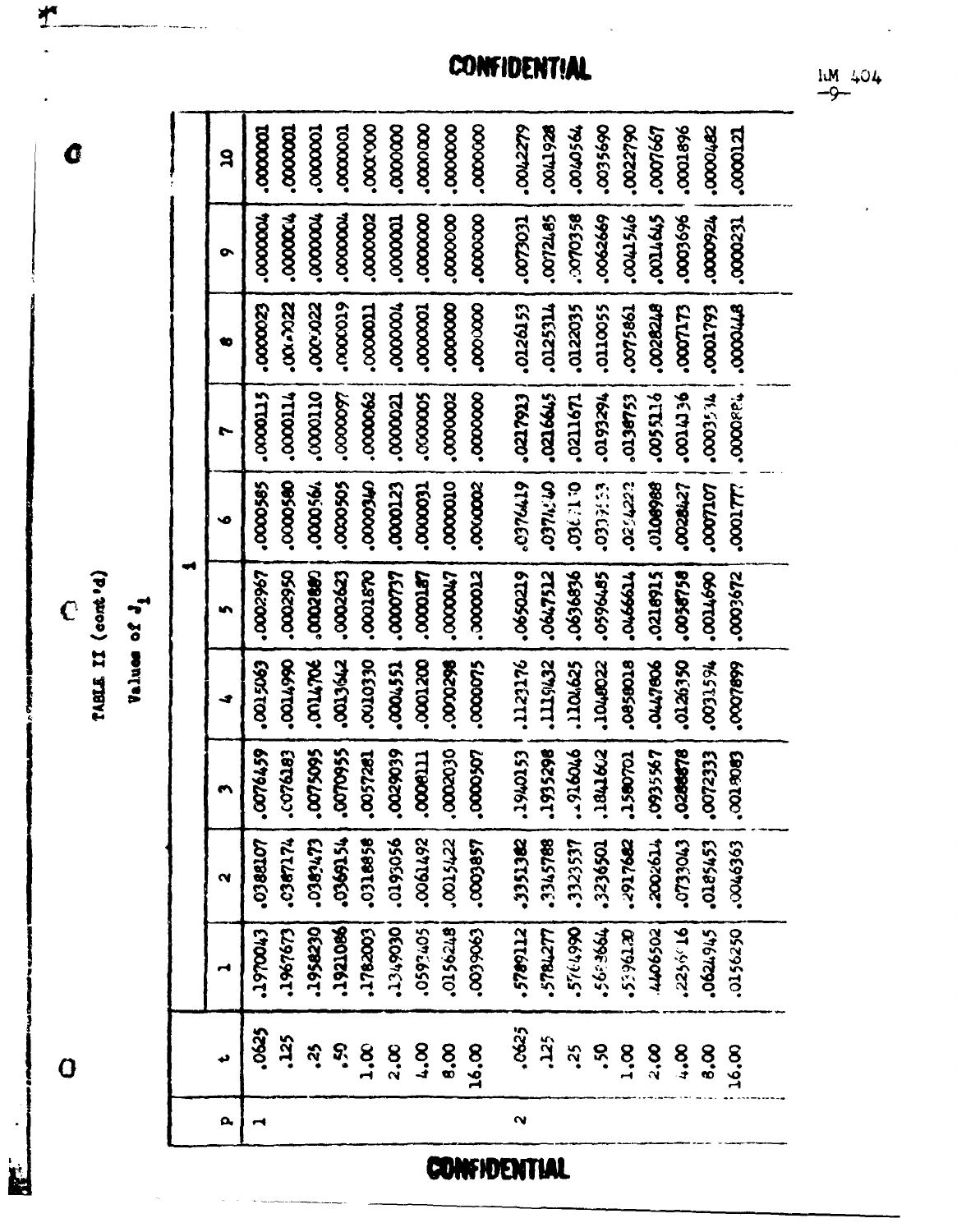TABLE II (cont'd)

Ĝ

Values of J<sub>1</sub>

.687529 .6819754 **CSLL120** 5975714 ,3897915 1218039 att9L00° 1766666 **6655666°** 627666 1212124 -0304593 .4532683 1971983. 1056666 6676666 1976666 .1133251  $\mathbf{a}$ ,7127360 .7065838 ,0086219 , 1999515 266666 \*648666 2412345  $-3767836$ 1667235 .7137763 6921243 6289043 ,4251258 0344878 6967.11 .999951 7756665 1378731 õ 0966021 1400651 7362307 6619357 5759600 1/86666 .7410252 .4643659 .9999601 ,99999595 6966666 6576666° **SOOEGL6.** .4866583 1217055 .1574863 **rath6Co**. LT06666°  $\infty$ .7649564 .7510758 .6967608 \$080209 **ANGIBI.** .9999651 5796666 5706666 9816326 .5078365 .1270535 **7415697.** 1684421 1695540 **CL66TTO** 629666° 6885666 1256666.  $\overline{ }$ 2406464 -5.33745 .7948033 .5566828 S35417 10.6666 99999996 9576666 1255659 .7986835 **MTRBL' 1734802** .2130421 ,0133854 1656666 ,994,762 ,9343306 1296666  $\bullet$ ₩ .8291739 .8285021 6713239 .8150645 7722005 6520110. .2539129 **Trochyo"** 10160504 157666. **LTL6666** 29999662 9626666. ,9995635 **CT76996°** .5649567 1117776 164666 m 8602702 8580368 160614 .8130346 **.8608282** 6718309 .3094629 0086666 6052128 LZTEGLO<sup>.</sup> .0198282 1616666 067999730 **LE76666°** ,9996507 9895232 ,9999785 1526591 4 0169666 .8915162 .P845223 ,8561015 .0256652 09999950 8696666 .6584013 .1682263 .8932564 1713981 1026608 8106666 8456666 0861666 1400001  $.9921162$ **لخلفخفض** 044450 .1445796 0066666 6686666 .7317008 -9275075 ,9263022 ,9015277 .5053195 .0361455 2686666 \$9999965 6116666 947276 1936904 -9278083 .e16577. .9998253  $\sim$ -9630719 0\$66666 8577759 6416656 6165666 2500000 1977676 \$898762 ,0625000 9766066 266666° 65a6665 **209/25-12** ,9632280 **Milzod** 2493391 6379127 195.65 ,0625  $.0625$ ,125 ,125  $\tilde{c}$ . ۶.  $\ddot{5}$  $3.5$  $2,3$ 8.00 50  $\frac{8}{9}$ 16.00  $\sum_{i=1}^{8}$  $\mathbf{S}$ S<br>S 5.00  $\ddot{\mathbf{S}}$ د  $\mathbf{a}_i$  $\overline{ }$  $\infty$ 

W

RM 404  $-10-$ 

Ń